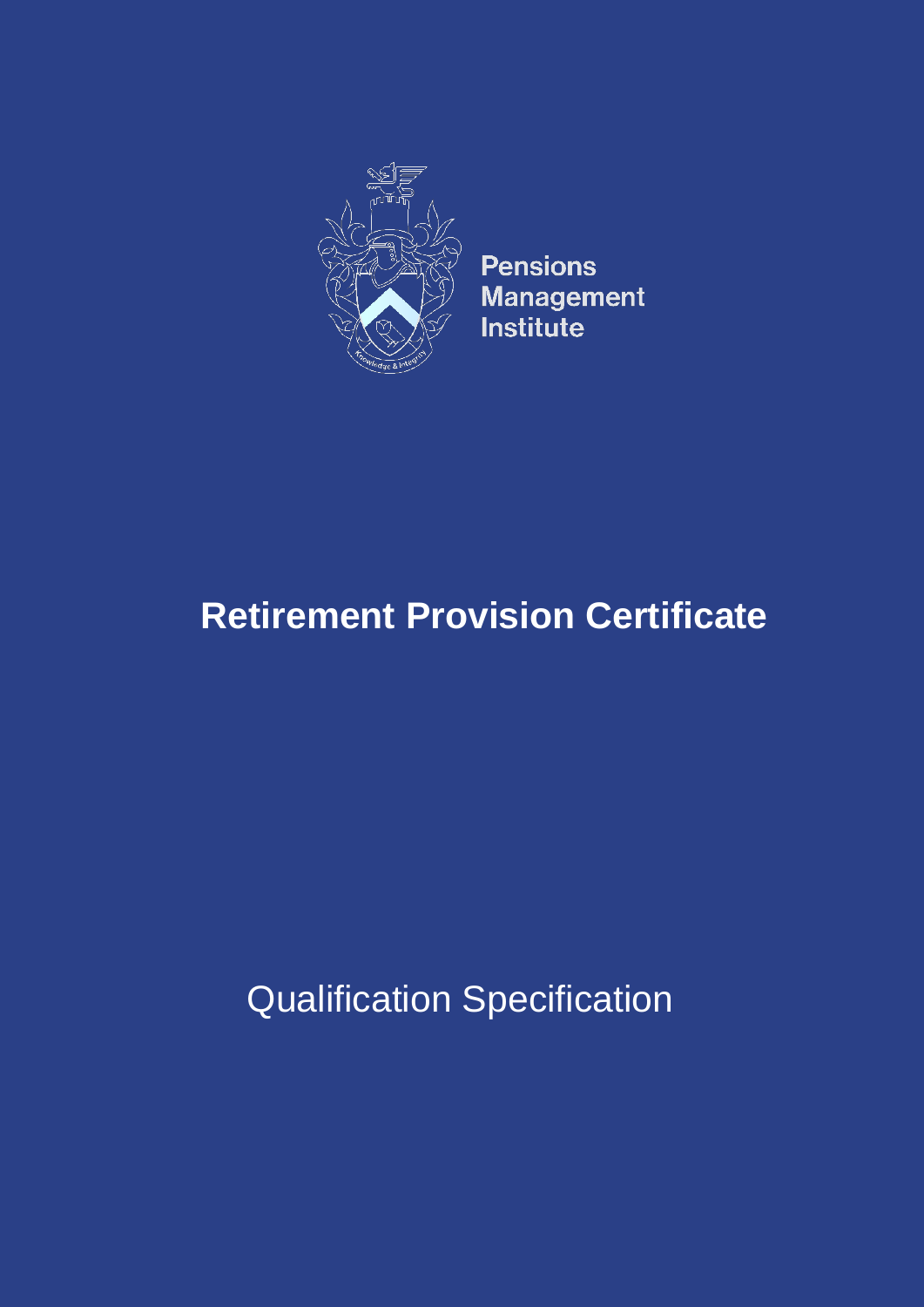# **PMI Retirement Provision Certificate ®2021**

Pensions Management Institute 6th Floor 9 Appold Street London EC2A 2AP



[www.pensions-pmi.org.uk](http://www.pensions-pmi.org.uk/)



[info@pmi-pensions.org.uk](mailto:info@pmi-pensions.org.uk)



+44 (0) 20 7247 1452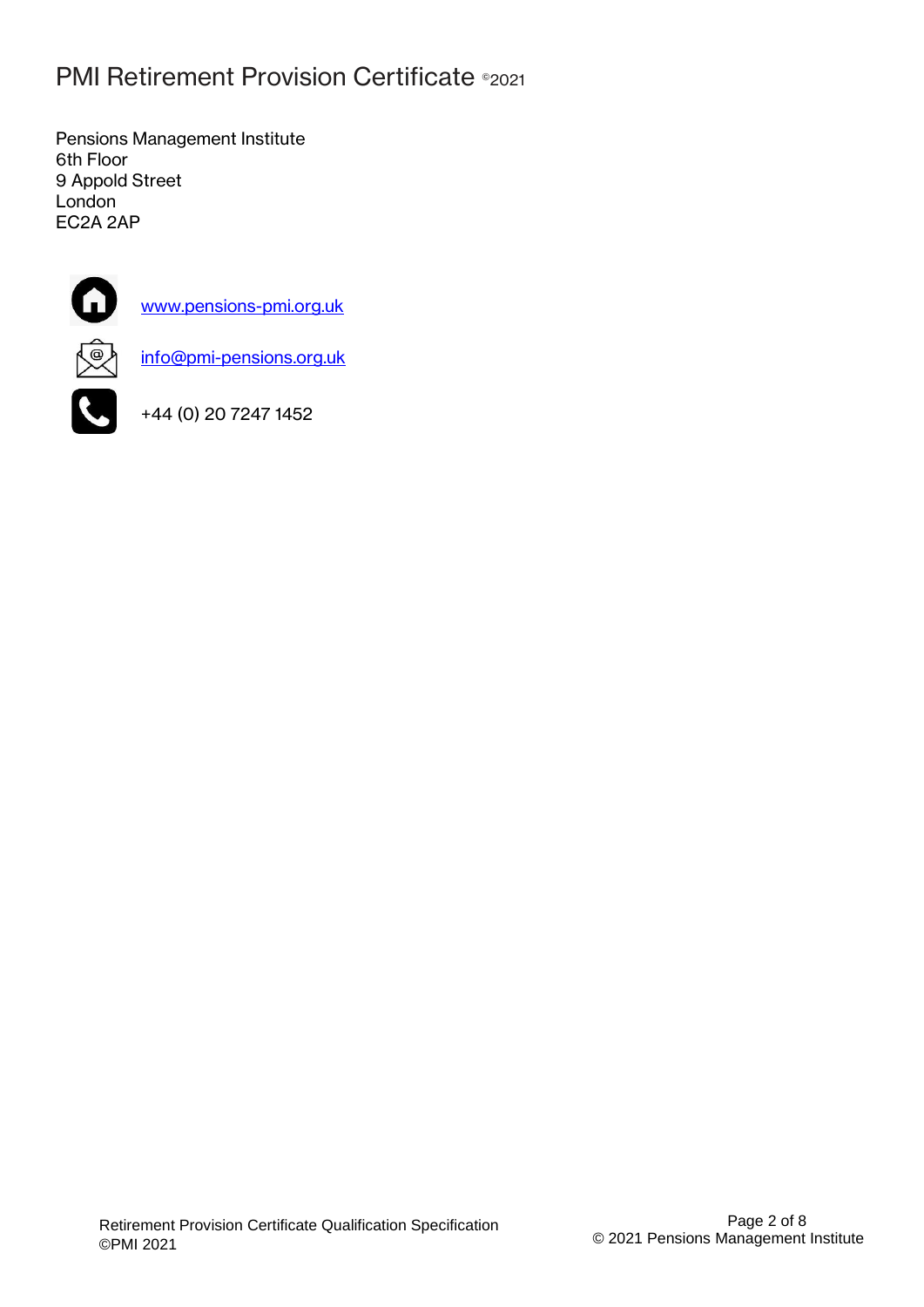# **About the Pensions Management Institute (PMI)**

Founded in 1976, the Pensions Management Institute (PMI) is the UK's largest and most recognisable professional body for employee benefit and retirement savings professionals, supporting over 6,500 members.

PMI's members, represented throughout the UK, are responsible for managing and advising some of the largest institutions in the world accounting for £1.3 trillion invested in pensions. We promote excellence through a range of services for the benefit of members, the wider economy and with over six million now saving as a result of automatic enrolment, society as a whole.

The purpose of the Institute is "To set and promote standards of excellence and lifelong learning for employee benefits and retirement savings professionals and trustees through qualifications, membership and ongoing support services".

To achieve this, the PMI:

- Promotes and embeds professional standards, setting the benchmarks for best practice in the employee benefits and retirement savings industry
- Produces qualifications that have a reputation for excellence and ensure that employee benefits and retirement savings professionals, whether they are scheme managers, consultants, administrators or trustees, are educated to the very highest standards and the latest legislation
- Provides continued lifelong learning designed to strengthen the knowledge and skills of employee benefit and retirement savings practitioners in performing to the best of their ability
- Plays a pivotal role shaping the industry, working with government and collaborating with other bodies on research and thought leadership on key issues
- Presents an annual conference and a wide range of technical seminars from entry-level to those for highly experienced professionals
- Provides industry-leading insight, including PMI News, PMI TV, newsletters and blogs to keep practitioners abreast of the very latest developments in a rapidly changing industry
- Proactively has a voice in mainstream and social media with a presence on Twitter and LinkedIn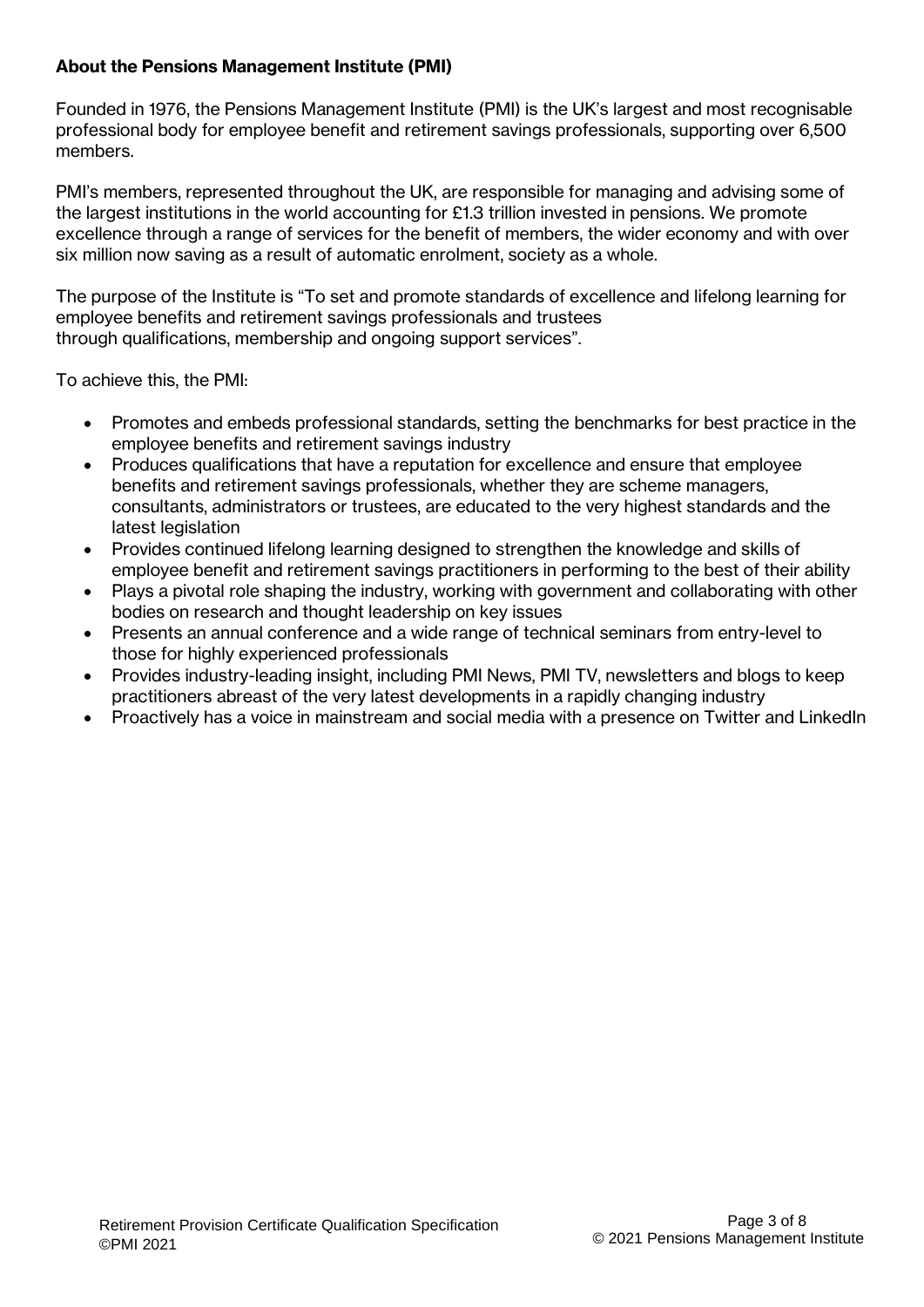#### **PMI Qualifications**

The PMI is the UK's leading professional body for those working in the field of employee benefits and retirement savings. It supports and develops the experts who are responsible for running the UK's pensions industry and is acknowledged as the body for establishing, maintaining and improving professional standards in every area of pension scheme management, consultancy and trusteeship.

PMI qualifications are recognised for both their depth and their standing within the industry. If you choose a single unit, standalone qualification, or a multi-unit qualification over a number of years, it is recognised by the Pensions Industry as having the depth and rigour to demonstrate the knowledge and expertise of those taking them.

#### **Syllabuses**

Each syllabus area is presented in a form which is intended to give an indication of the depth and breadth of knowledge which is required. Each syllabus area is divided into sections with an initial statement, or learning outcome, indicating what is expected of learners and some notes in italics which give an indication of the way in which the initial statement should be interpreted.

The initial statement and notes use key words in heavy type to indicate the depth and/or breadth of knowledge which is required. The key words should be interpreted as follows:

**analyse** – interpret and examine in detail **define** – make clear the exact meaning **demonstrate** - explain or prove by reasoning/example **describe** - give a detailed account of distinguish - mark the difference between – determine the value **explain** - make clear or intelligible; illustrate the meaning of **identify** - demonstrate what something is **outline** - brief general explanation; summary without detail **understand** - comprehend; have a thorough knowledge of **interpret** - clarify/explain the meaning of something

This is then further broken down into Assessment Criteria. Assessment Criteria are descriptive statements that provide learners and instructors with information about the qualities, characteristics, and aspects of a given learning task. Fundamentally, they specify clearly the standards that must be met and what evidence will be used to show achievement of learning outcomes.

#### **The syllabus and the examinations for this qualification are based on the law and practice of the United Kingdom as it existed on 6 April the previous year, unless stated otherwise.**

#### **Support and Recognition**

These qualifications have been developed with the support of centres who are currently delivering qualifications at this level, or who plan to do so in the future, and from the Industry bodies that support Pension Trustees in the United Kingdom.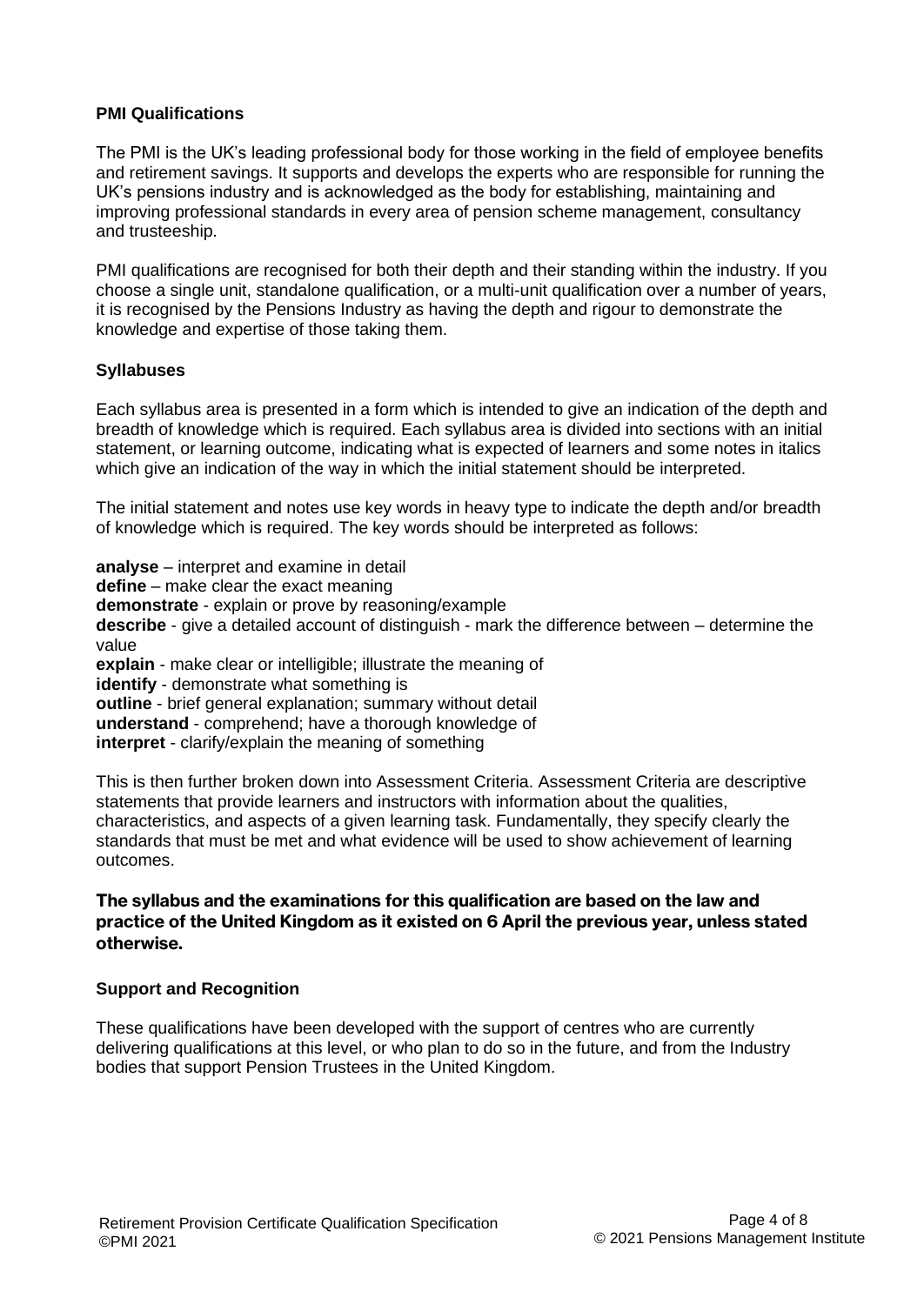# **Qualification Aim**

To provide a broad introduction to pensions and other related benefits in the UK that is ideal for employees new to pensions, support staff and those professionals working in related fields. It has been designed to meet the needs of a wide range of people, not just pension professionals; for example it could include:

- those who are starting out on a career in pensions or a related area.
- those whose work involves one particular aspect of retirement provision, such as investment, legal or accounting.
- those whose job requires an overview of the principles underpinning retirement provision.

It also provides for currency for conversion into a career in Retirement Provision e.g. If holding a degree in an unrelated subject to pensions, the addition of the RPC would act as a 'conversion' qualification.

# **Workplace Pensions Trailblazer Apprenticeship**

This qualification can be used as part of the Workplace Pensions Trailblazer Apprenticeship. Amongst the many benefits of the apprenticeship is the opportunity to access Government funding to cover the cost of the qualifications and any associated training. Further details on the apprenticeship can be found here: [http://www.pensions](http://www.pensions-pmi.org.uk/qualifications-and-learning/pmi-and-apprenticeships/)[pmi.org.uk/qualifications-and-learning/pmi-and-apprenticeships/](http://www.pensions-pmi.org.uk/qualifications-and-learning/pmi-and-apprenticeships/)

The syllabus and the examinations for this qualification are based on the law and practice of the United Kingdom as it existed on 6 April the previous year, unless stated otherwise.

#### **Prerequisites**

There are no formal prerequisites for this qualification; either qualifications or knowledge and experience.

However, we would anticipate most candidates would be working in the field.

#### **Qualification Structure and Assessment**

A single compulsory unit must be passed in order to complete the qualification. It consists of a single exam containing 80 multiple choice questions to be answered over 2 hours.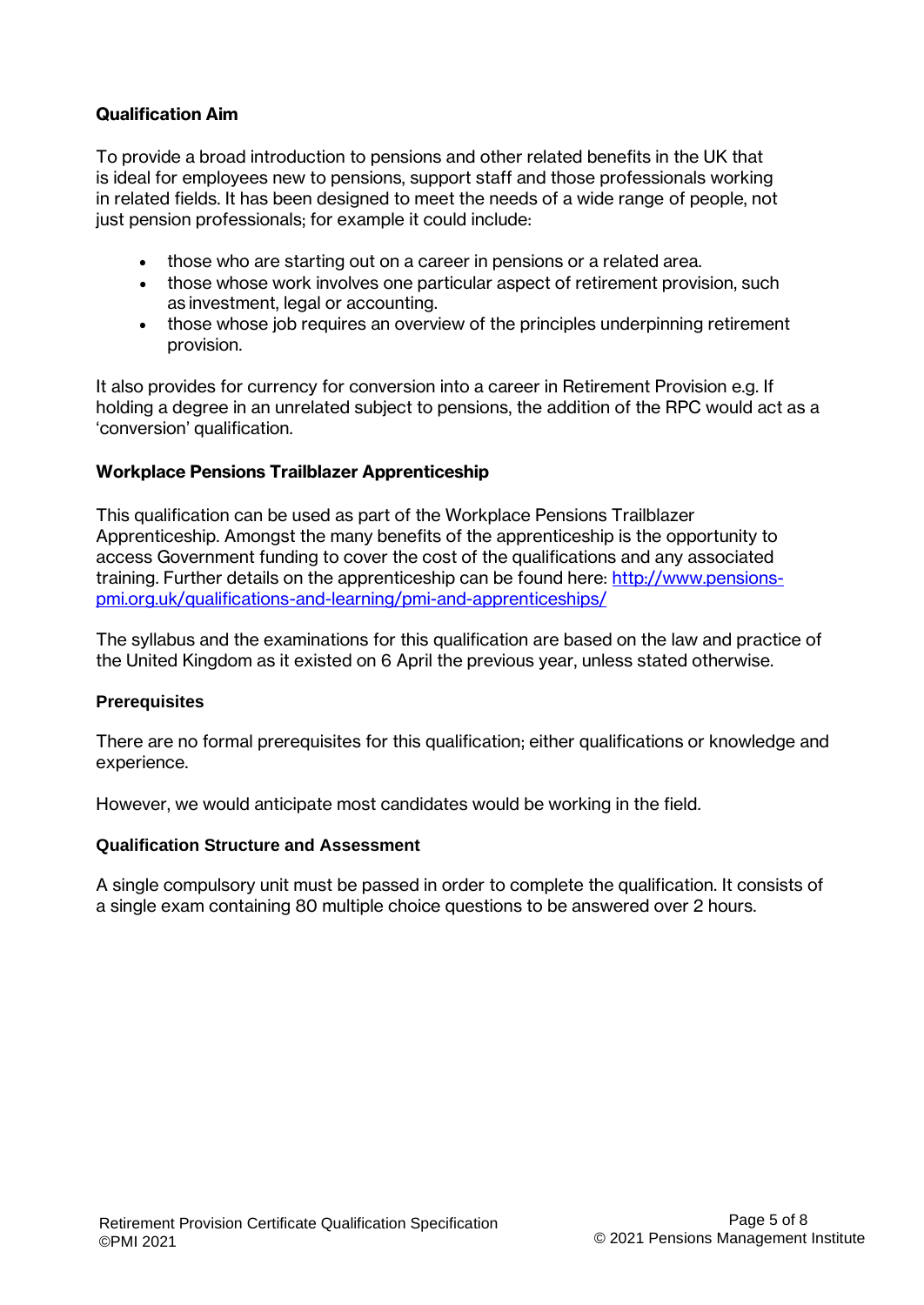# **Total Qualification Time (TQT)**

In making an estimate we have referenced the approach used by Ofqual (the English qualifications regulator). This is also known as Total Qualification Time (TQT) or Guided Learning Hours. TQT is comprised of:

- 1. Guided Learning Hours (GLH). This means time spent being taught by an instructor (and not necessarily face to face);
- 2. Assessment Time, and
- 3. Study Time. (this means self study/revision/reading)

In order to be consistent with Ofqual requirements and to provide an estimation of study time we have calculated the following:

| Guided learning hours (GLH)     |                        | (Distance Learning)                         |  |
|---------------------------------|------------------------|---------------------------------------------|--|
| Self-study (SS)                 | 96                     | (Distance Learning/Use of Learning Website) |  |
| Formative Assessment (F)        |                        | (Mock Exams)                                |  |
| Summative Assessment (S)        |                        | (Online Exams)                              |  |
| Total Assessment Time (TAT)     |                        | $(F+S)$                                     |  |
| <b>Total Qualification Time</b> | 100 Hours (GLH+SS+TAT) |                                             |  |

As GLH, as defined above is not common, we have estimated a total of 0 hours for this component.

The above estimates are based on evidence we have gathered from users of our qualifications, past experience and benchmarking exercises. The evidence we have gathered indicates that there is considerable variation within the overall TQT estimates as blended approaches are common with differing mixes of Guided Learning and other elements which contribute to TQT. These estimates are reviewed regularly.

# **Regulation**

This qualification is NOT currently regulated by Ofqual.

# **Qualification Level**

This qualification has not been formally benchmarked against the Regulated Qualification Framework but is broadly equivalent, in content, to a level 4 qualification.

#### **Fees**

1. Study Material and Examination Entry Package (Non-Member) **£485**

*Please note: To sit this qualification you must be an active student member of the PMI, currently £70. The student membership year runs from the 1 September to 31 August.*

- 2. Study Material and Examination Entry Package (Current Member) **£415**
- 3. Re-Sit Fee £207.50 (You must ensure your student membership is up to date)
- 4. Revision Course via webinar **£55**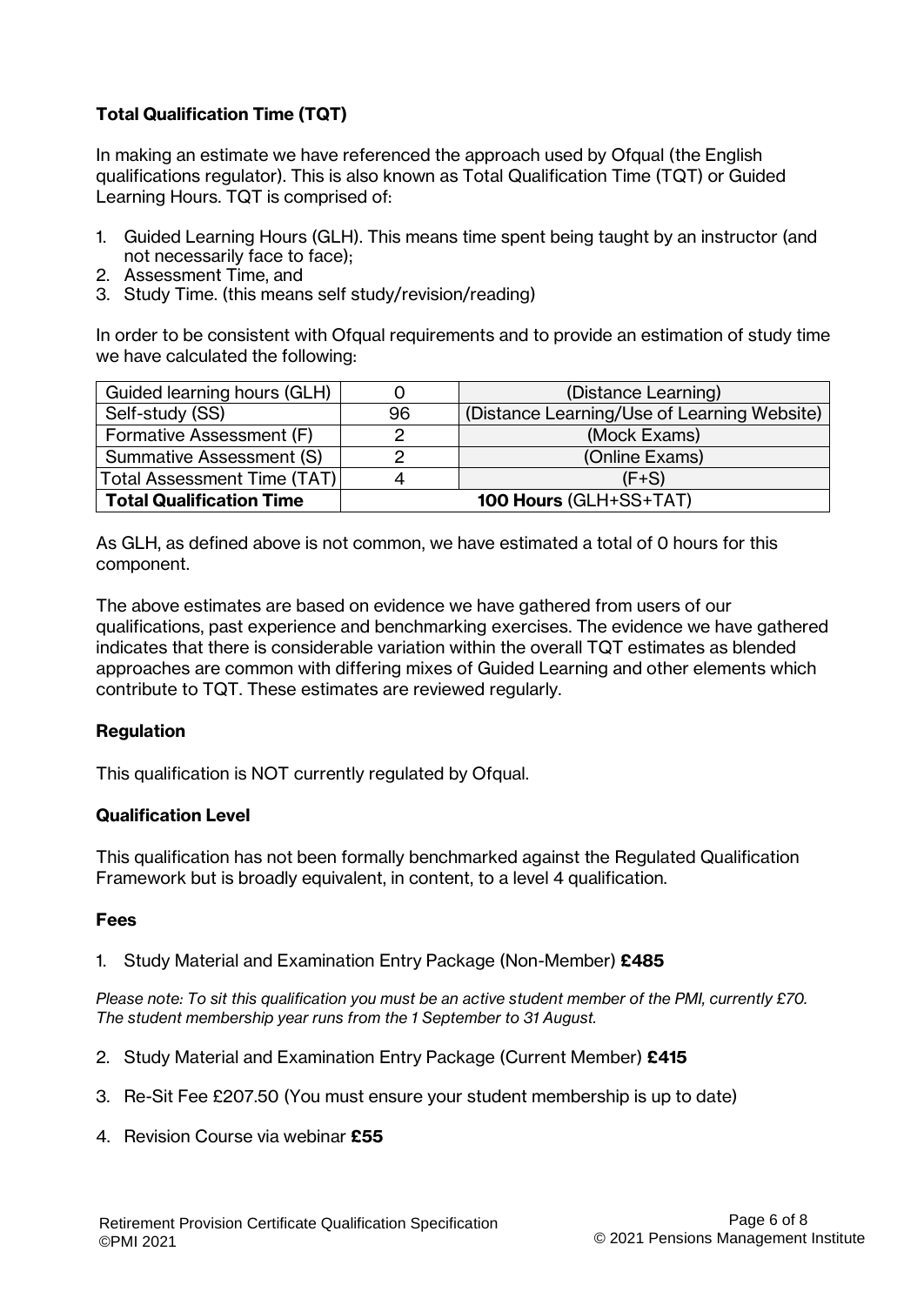# **Links with other qualifications and progression**

Prior to April 2016 the RPC could be taken as a standalone qualification or as a compulsory component of the Diploma in Employee Benefits and Retirement Savings, the Diploma in Retirement Provision, or the Advanced Diploma in Retirement Provision qualification.

The RPC is now a standalone qualification, although it is a component part of the knowledge requirements of the Level 3 Workplace Pension Apprenticeship (if chosen).

Further details on the apprenticeship can be found here: [http://www.pensions](http://www.pensions-pmi.org.uk/qualifications-and-learning/pmi-and-apprenticeships/)[pmi.org.uk/qualifications-and-learning/pmi-and-apprenticeships/](http://www.pensions-pmi.org.uk/qualifications-and-learning/pmi-and-apprenticeships/)

Those who complete the RPC could proceed to any of the above Diplomas or consider other standalone PMI qualifications, depending on individual circumstances.

#### **Membership Entitlement**

Candidates undertaking the qualification will need to be at least an Affiliate Member of the PMI.

Candidates completing the qualification successfully will be eligible to seek election as a Certificate Member of the PMI with the designatory initials CertPMI.